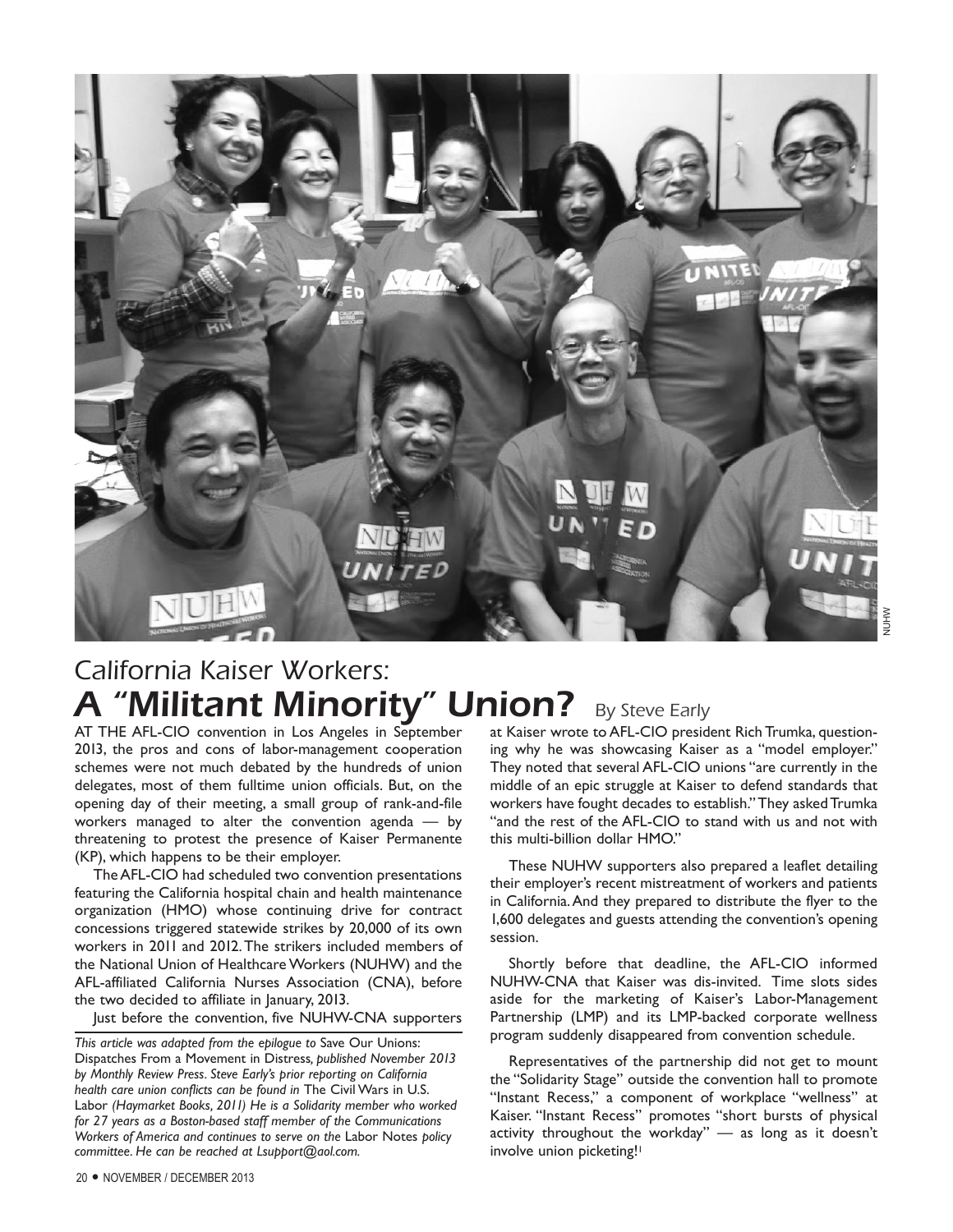### **Picketing or Partnering?**

The Kaiser workers who won this small skirmish are among the 4,000 still seeking non-concessionary first contracts with Kaiser, after switching from the Service Employees International Union (SEIU) to the NUHW in 2010, a move actively discouraged and, at one point, illegally punished by their employer.2 In 2010 and again in May 2013, the NUHW tried but failed to oust the SEIU as the bargaining representative of 45,000 service and technical employees at hospitals throughout California.

These two decertification elections were the largest private sector union votes in the last seven decades — and took place in the biggest Kaiser bargaining anywhere in the country. In the second contest, NUHW support increased by 15% over that union's previous showing. But SEIU won again by a margin of 18,844 to 13,101 after criticizing the two NUHW-CWA strikes, encouraging its members to cross strike picket lines, and emphasizing the advantages of cooperating with Kaiser management.

NUHW-CNA supporters campaigned against the \$2.1 billion worth of future benefit cuts accepted by SEIU negotiators during a period when Kaiser posted profits of nearly \$9 billion.3 The SEIU-dominated Coalition of Kaiser Permanente Unions (CKPU) includes 28 local unions, from national affiliates of both the AFL-CIO and the rival group Change to Win. They represent nearly 100,000 employees, in nine states, serving nine million Kaiser health plan members. Unfortunately, participation in the CKPU's coordinated bargaining is limited to unions willing to embrace the ideology of the LMP.

Dave Regan, the SEIU executive vice-president from Ohio who moved to California in 2009 to assume control over SEIU's largest Kaiser worker local, United Healthcare Workers-West (UHW), now pays himself as much as some KP executives, about \$300,000 a year. Regan has bonded not only with his counterparts at Kaiser but also its lobbying arm in Sacramento, the California Hospital Association (CHA).

CHA president Duane Dauner praises Regan's business-friendly approach, while condemning the more adversarial stance of NUHW and CNA. "They look at management and employers as the enemy," Dauner says. "They draw a line in the sand. Anything management does, they are against. It's just 'give us more and more.'" In contrast, he noted, SEIU leaders "are working with us and we are trying to work with them on health care policy and high-road labor relations."4

#### **Break Away or Work Within?**

The four years of workplace conflict between NUHW-CNA and SEIU-UHW highlight broader differences between U.S. unions happy to be on the "high road" and those questioning where it leads. The struggle by thousands of workers to oust SEIU puts strategy questions facing many other union members in sharp relief: If reforming a union that's overly wedded to "partnership" becomes impossible, how can a "militant minority" of workers, who remain committed to a different vision of unionism, function most effectively to achieve their organizational goals, longer term and day-to-day?

The NUHW-CNA attempts to decertify SEIU at Kaiser in California have been frowned upon by labor-oriented academics, left-liberal journalists, and some union organizers. These observers bemoan the resulting "drain on union treasuries at a time when precious little organizing of unorganized workers is going on anywhere in the country."5

Without offering any concrete assistance to Kaiser workers if they chose a different path, such critics simply assume that working for change within SEIU is a more preferable option, whether viable or not.

Internal union reform has been the prevalent strategy pursued by disgruntled members in the private sector since the mid-1950s. Rules against "raiding," adopted as part of the AFL-CIO merger, made it more difficult thereafter to switch unions unless the incumbent one (or the "raider") was unaffiliated.

With varying degrees of success since then, workers of all kinds organized to elect shop stewards, union convention delegates, bargaining committee members, and national or local leaders more responsive to the rank-and-file. Dissidents who once would have ditched the AFL for the CIO — to become part of what had been, at its inception in the 1930s, a more militant, democratic labor federation — now had to replace their existing union leaders and structures while remaining institutionally loyal.

After four years of open rebellion against SEIU-UHW, few NUHW supporters at Kaiser believe that SEIU-UHW is reformable. Dissenters on its elected executive board face removal from office for their NUHW sympathies; a Kaiser negotiator who ran against Dave Regan for local president in 2011 was later brought up on internal union charges and suspended from membership for seven years for "aiding a rival labor organization." Any member seeking to become a shop steward must sign a "loyalty oath" as a prerequisite for the job.

 Efforts to remove incompetent and unresponsive stewards are routinely thwarted by SEIU-UHW staffers. Ousting incumbent officials elected on a statewide basis, in a staff-dominated local of more than 140,000, will be an uphill fight in 2014 even if many of the 13,000 dues-payers at Kaiser who voted to leave SEIU in 2013 try to "Dump Dave" by participating in that election.

In 2008, thousands of the most active and committed trade unionists in SEIU-UHW rallied behind efforts to reform SEIU at the national level. That effort was crushed when UHW was placed under a retaliatory trusteeship, by then SEIU President Andy Stern, who personally installed Regan as the new leader of UHW. The ouster of 100 elected statewide UHW officers and board members was followed by the resignation or removal of many hundreds of shop stewards. At Kaiser, these included some of the union's most experienced "contract specialists."

Many of the key union activists sidelined by SEIU's takeover helped to create NUHW as a rival union, and to sustain its shop floor support in hospitals and nursing homes around the state. In some Kaiser facilities, NUHW has majority support and could easily decertify SEIU if that were legally possible at individual hospitals, as it has been for service and technical workers at fifteen other healthcare employers with smaller stand-alone bargaining units. (NUHW has won bargaining rights for about 10,000 former SEIU-UHW members and previously unorganized workers.)

If the United States had labor laws like those in Italy or France, Kaiser workers dissatisfied with SEIU could simply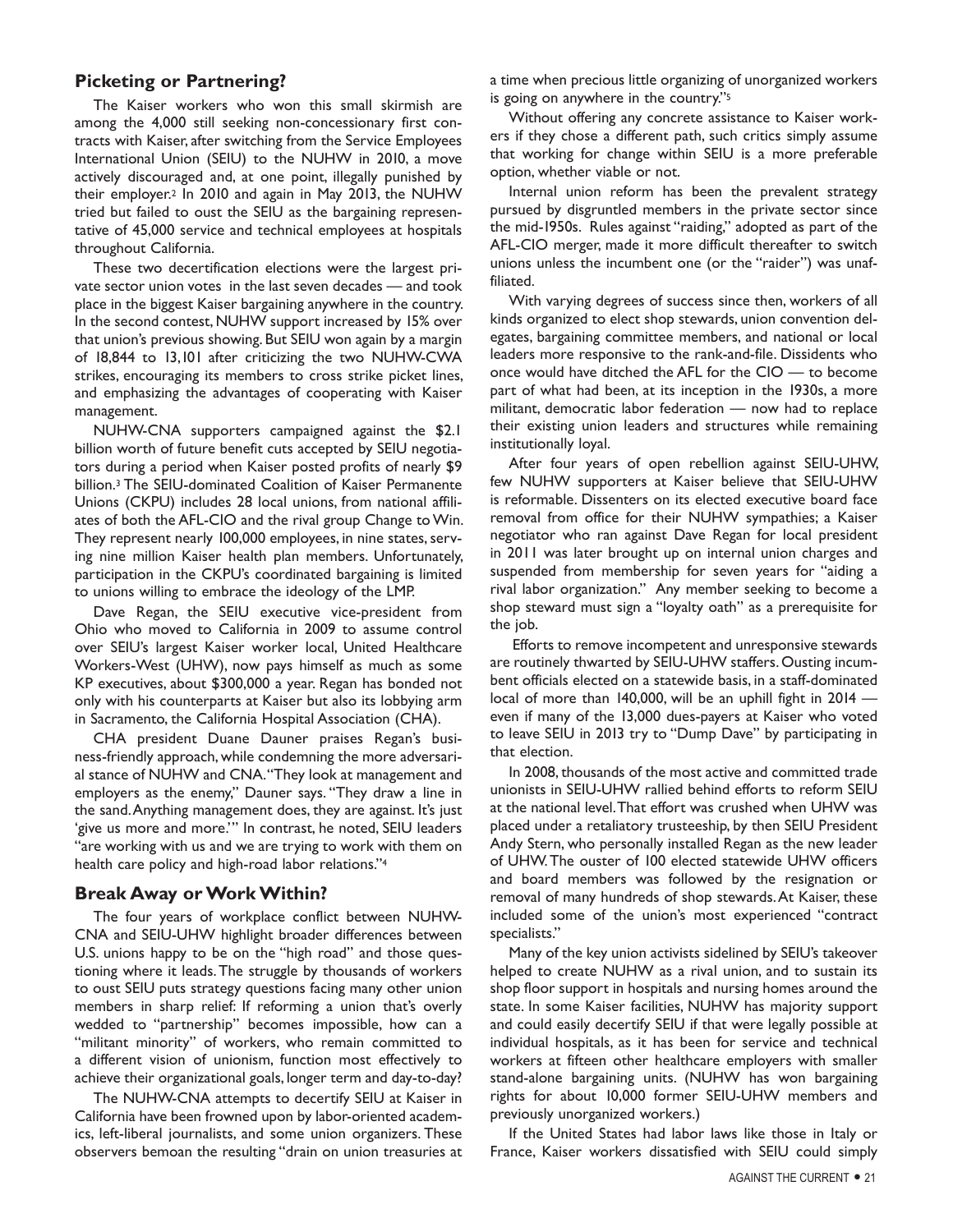quit that organization and make their voluntary dues payments to NUHW instead. In many countries where labor law does not grant any union exclusive bargaining rights, multiple unions or labor federations can compete for members and play a representational role in the same enterprise or workplace. But Kaiser is not an open shop and this is not how the post-Wagner Act system of labor relations system works in the United States, for better or worse.

Everyone represented by a Kaiser union in California is required to pay dues or, if they become non-members, pay an equivalent amount in agency fees. Thus thousands of workers at Kaiser and other hospitals who want to leave SEIU are forced to remain captive members. Their own dues money continues to be used against them, an egregious insult that began when UHW was seized by SEIU in 2009, after more than a year of disruption and subversion by the national union.

#### **Post-Election Brainstorming**

At a strategy meeting in mid-May 2013, after their second failed de-cert attempt, more than 150 NUHW committee members gathered at CNA headquarters in Oakland to figure out what to do about this. They came at their own expense, on a Saturday morning of Mother's Day weekend, from Kaiser hospitals in Fresno, Modesto, Roseville, Sacramento, Stockton, San Jose, Santa Clara, Antioch, Hayward, Vallejo, Redwood City and South San Francisco.

The purpose of the gathering was to begin charting a course that might combine elements of past rank-and-file struggles with the "dual union" approach Kaiser workers have already sustained, most impressively, through two decertification campaigns of unusual scale and difficulty. The participants were predominantly female, with African Americans and Latinas heavily represented, along with working-class whites.

"Those who voted for NUHW are still there and are still committed," reported one speaker from Santa Clara, who sought guidance about next steps for her hospital-level committee. Now that there was no immediate prospect of escape from SEIU, a Fremont worker wanted to know "how do we keep everyone together? How do we continue to give our co-workers hope?"

A 17-year respiratory therapist at Kaiser said of her NUHW campaign role that she had "never been so inspired" by her involvement in anything but needed advice now on "how do you force them [SEIU] to follow the contract?" Another NUHW activist argued that, even after the election defeat, "we can still have a movement about pensions, working conditions, and the dignity and integrity of our work."

The consensus of the group was: "We can be a 'shadow union,' if we stay united," in the words of one worker. "There are lots of different things we can do as 'the union in exile,'" agreed NUHW organizer Ralph Cornejo, citing the NUHW Solidarity Facebook page as one valuable tool for keeping real union spirit alive, sharing ideas and information, and encouraging ongoing rank-and-file activity at Kaiser.

One dilemma facing the group was how to handle co-workers who had, for a second time, disappointed NUHW stalwarts by voting for SEIU. "When someone comes to you and says 'I made a big mistake,' don't smash on them," one former UHW steward suggested helpfully.

A backer of NUHW at Kaiser San Jose, now known in her hospital as the "Red Lady" because of her 24/7 union color



*Roseville, California: Hospital workers list their reasons for ousting SEU as the largest Kaiser union.* 

wearing, reported that she "gets constant calls from co-workers." She planned to continue her practice of answering all contract related questions, even from "folks still lost in their purple haze." But now, she said, as part of the process of educating her co-workers about their rights and developing the leadership ability of others, she was going to "encourage them to do more things for themselves."6

As one participant summed up her unofficial shop-floor leadership role, amid widespread union dysfunction at Kaiser Hayward, "We don't get representation. And we need it. The workers need stewards and they need to know who they are, they need to recognize them, they need to trust them. Now we can't find a steward. It's heartbreaking. But I do my best. It's why I arrive early to walk the floors. I make connections at lunch time, at five o'clock I walk the floors again."7

Another NUHW volunteer was even more succinct about the post-election terrain in her hospital: "It's just us and Kaiser — we work in a non-union shop." But with NUHW backers still active and organizing, Kaiser is no *de facto* "union-free environment" of the ordinary sort.

In Fresno, members of an informal workplace grouping known as the "Five O'Clock Gang" — because of its regular meeting time in the hospital cafeteria — announced plans to keep planting the red flag of NUHW at the same time and location. "Create your own 'Five O'Clock Gang,'" one Fresno worker counseled. "Be brave and lead by example."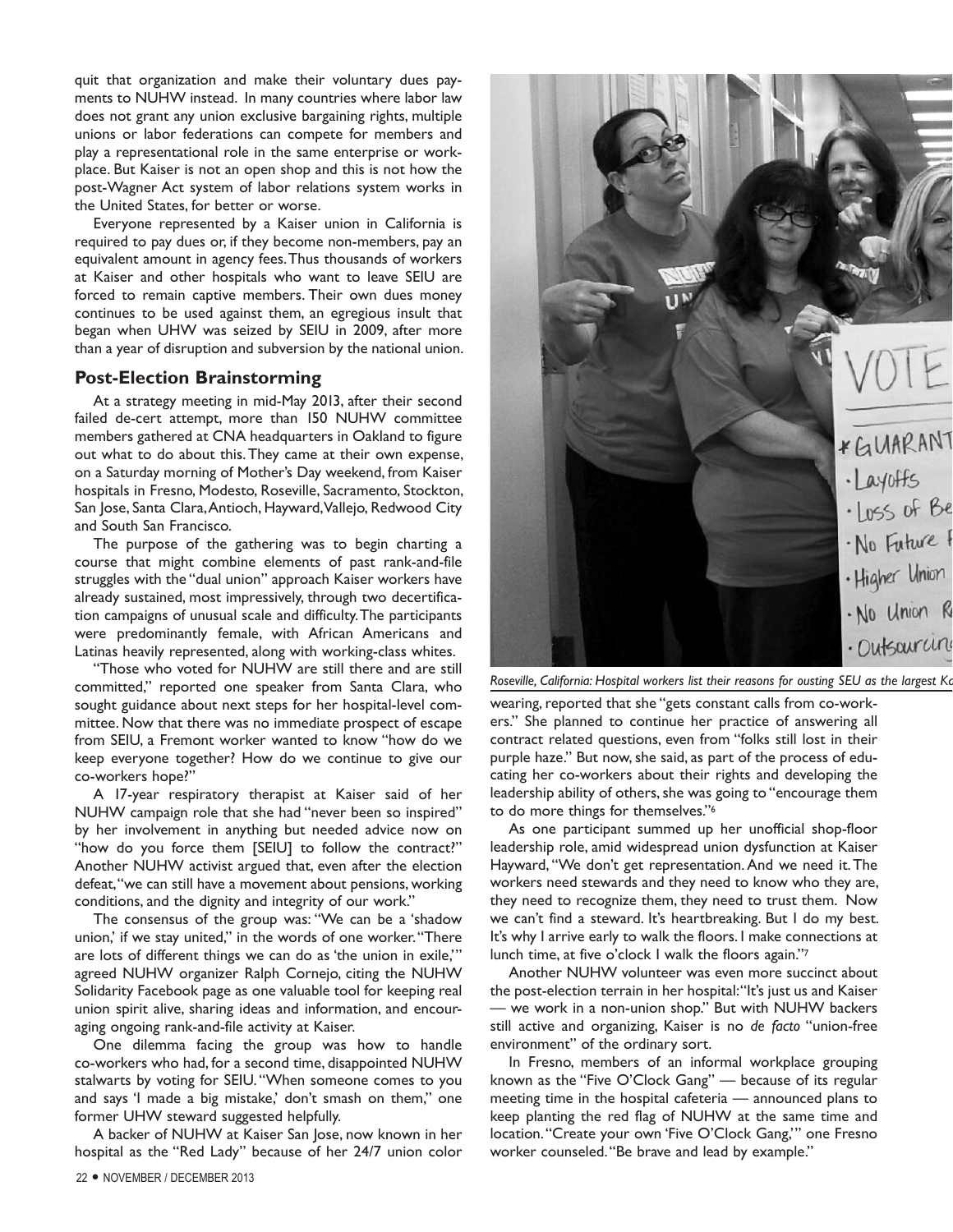

After driving all the way to Oakland from Manteca in the San Joaquin Valley, a rank-and-file leader there insightfully contrasted NUHW's union culture with SEIU's. "They don't have brothers and sisters," she observed. "They have 'me, myself, and I," everybody out for themselves. We have familyhood and that's the one thing we will always have that they do not."

She expressed optimism that "we can convince our co-workers, SEIU members, that they can have power this way too" but predicted, accurately, "there's going to have to be a grassroots movement process we go through."

# **New Model of Workplace Representation?**

This informative exchange of views among rank-and-file Kaiser workers occurred not long after the AFL-CIO itself professed high-level interest in assisting "any worker or group of workers who wants to organize and build power in the workplace." At a University of Illinois conference on "New Models of Worker Representation," held in March 2013, AFL-CIO president Trumka declared that our "system of workplace representation is failing to meet the needs of America's workers."

When workers don't have an effective voice on the job, wage levels drop, there's less retirement security, and other past labor gains are jeopardized. To remedy this situation, Trumka touted "new models for organizing workers" that don't necessarily involve traditional collective bargaining relationships.8

In preparation for the federation's convention in Los Angeles seven months later, Trumka created a committee of labor historians, including Nelson Lichtenstein, to advise the federation about "new and forgotten methods of organizing." Meanwhile, local central labor councils were encouraged to hold "listening sessions" as part of a "6-month effort to come up with more viable union models."

The "minority union" experiments, now being embraced by the AFL-CIO, are based on the idea that losing a representation vote or lacking enough support to petition for one should not stop any group of workers from thinking and acting like a union. As some on the left have long argued, union membership and functioning should never have been defined so narrowly, by statute or confined to formal collective bargaining units.

In recent years, immigrant-oriented workers' centers have demonstrated that they can "organize and/or represent workers in a way that improves wages, benefits, and/or working conditions," without formal bargaining rights. Functioning in much the same way, "minority unions" have also established a workplace presence, but without being "officially recognized by employers or certified as collective bargaining representatives."9

At least one labor law professor, Charles Morris, has argued that the National Labor Relations Board should support union demands that employers engage in "members-only bargaining," even where the majority support necessary for legal certification under the NLRA has not been demonstrated.10

This would appear to be a pretty good theoretical blueprint for the continued practical functioning of NUHW in the Kaiser service and technical unit where SEIU's exclusive bargaining rights have been contested twice, most recently with 40% of the voters choosing an alternative union.

Of course, for top AFL-CIO officials and probably most of their academic helpers, the concept of "minority unionism" is only properly applied in non-union workplaces. The proponents of "new ideas" for organized labor are unlikely to endorse it as an organizing model for workers opposed to a labor-management cooperation scheme blessed by the AFL-CIO! And that's true even if "minority union" activity might actually help defend defined benefit pensions, job security protections, affordable health insurance, and other past contract gains now threatened by Kaiser.

According to NUHW organizer Marilyn Albert, too many academics, observing the Kaiser conflict from afar, have mistakenly characterized it "as just two unions fighting over already organized workers." Their assumption is that "thousands of those workers had no agency in this struggle," she says, "but were just being batted around by leaders of SEIU-UHW and NUHW-CNA. In reality, rank-and-file members would not have fought so hard and for so long if they did not think they were defending their very jobs, working conditions, salaries, and hard won benefits."

# **Fall and Rise of Labor**

The notion that a "militant minority" of workers can still shape events, while swimming against the prevailing tide of their era, is not a new one. Nor is the concept historically limited to the circumstances contemplated by the AFL-CIO today. It was an idea that greatly animated David Montgomery's *The*